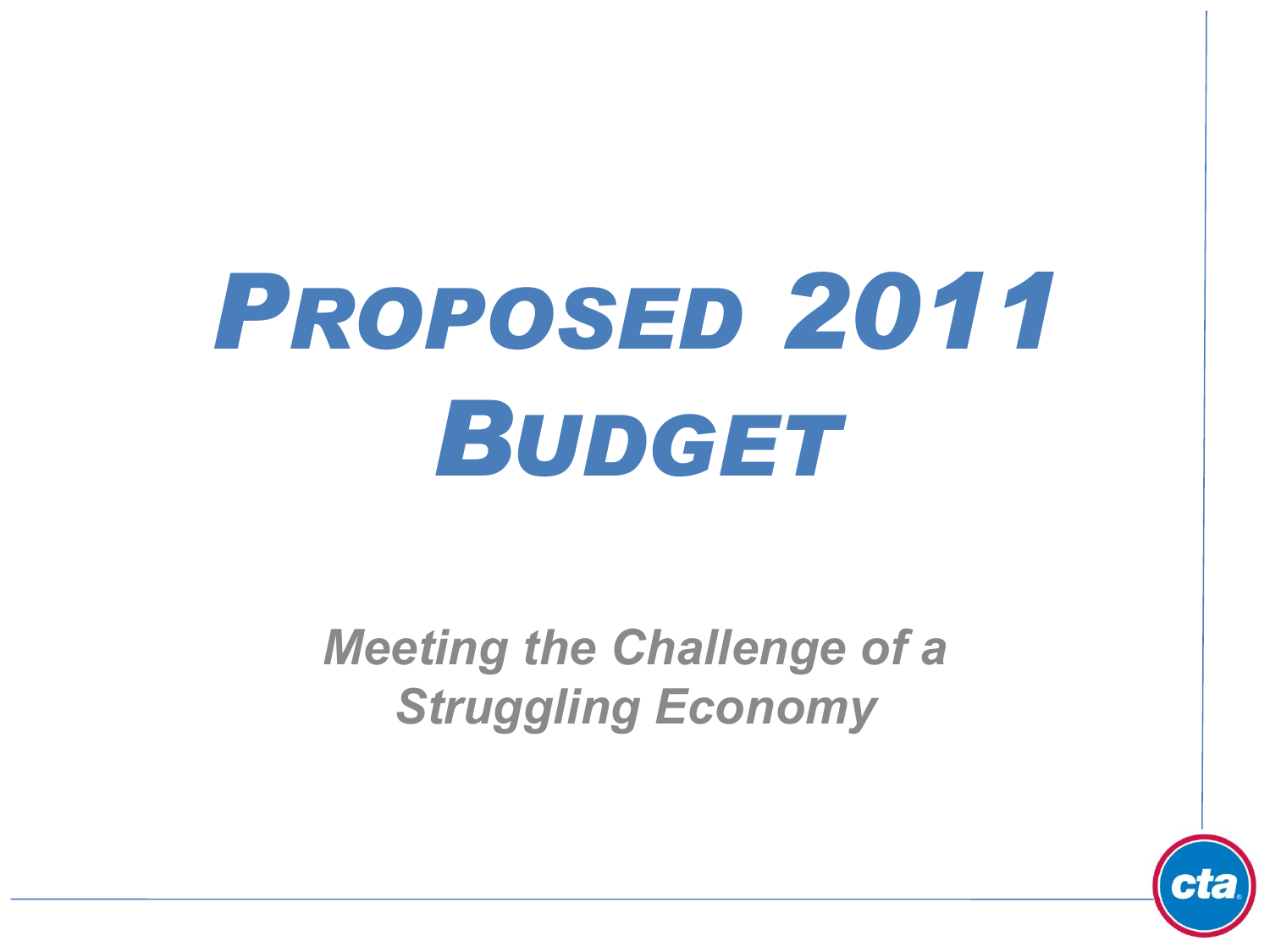## *2011 BUDGET SUMMARY*

#### **Economy continues to challenge revenues**

**Public funding continues to underperform when compared to** 2008-09 projections

#### **Expenses continue to increase**

- **C** Contractual union increases
- **Pension obligation increases**

#### **Disciplined management and use of capital necessary to balance budget**

**Balanced with no fare increase and no service reductions**

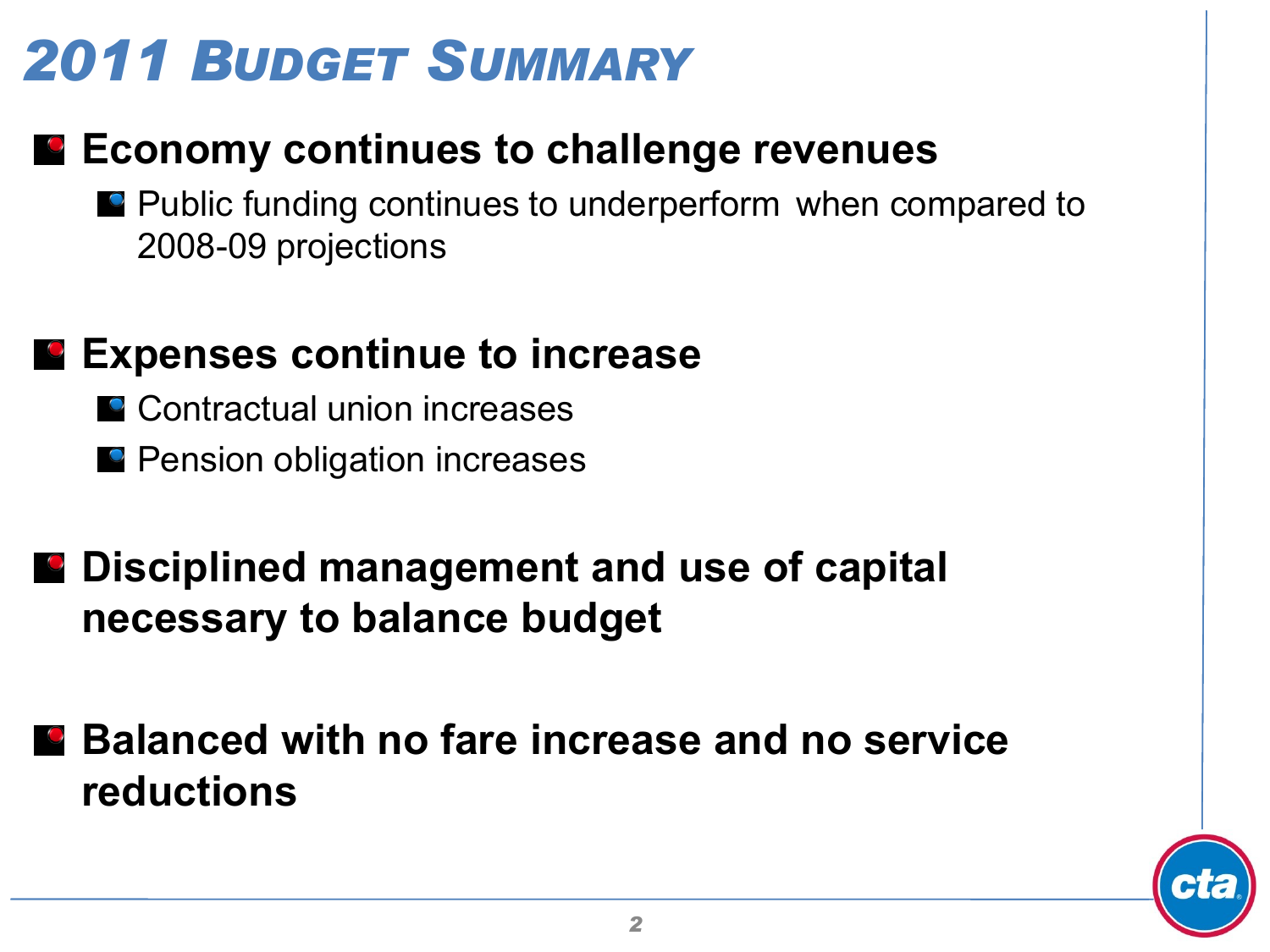#### *DISCIPLINED & STRATEGIC MANAGEMENT SAVED \$53.6M IN 2011 BUDGET*



\$13.7 million

\$9.7 million

\$9.4 million

\$8.1 million

\$7.2 million

\$5.5 million

**\$53.6 million in savings**

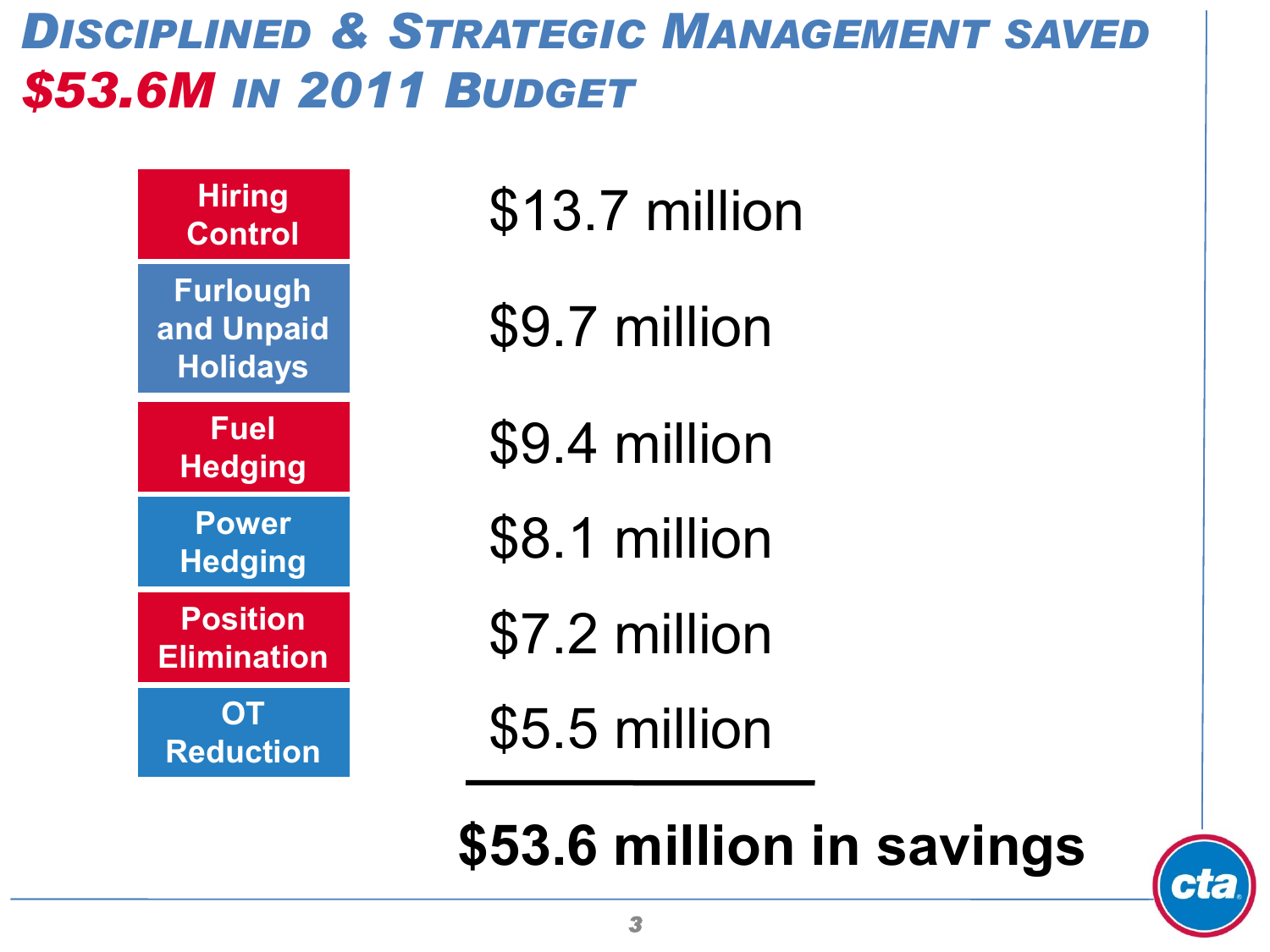## *CTA CONTINUES TO CONTROL LABOR COSTS*



\* Includes STO Full-Time Equivalents

 $\rightarrow$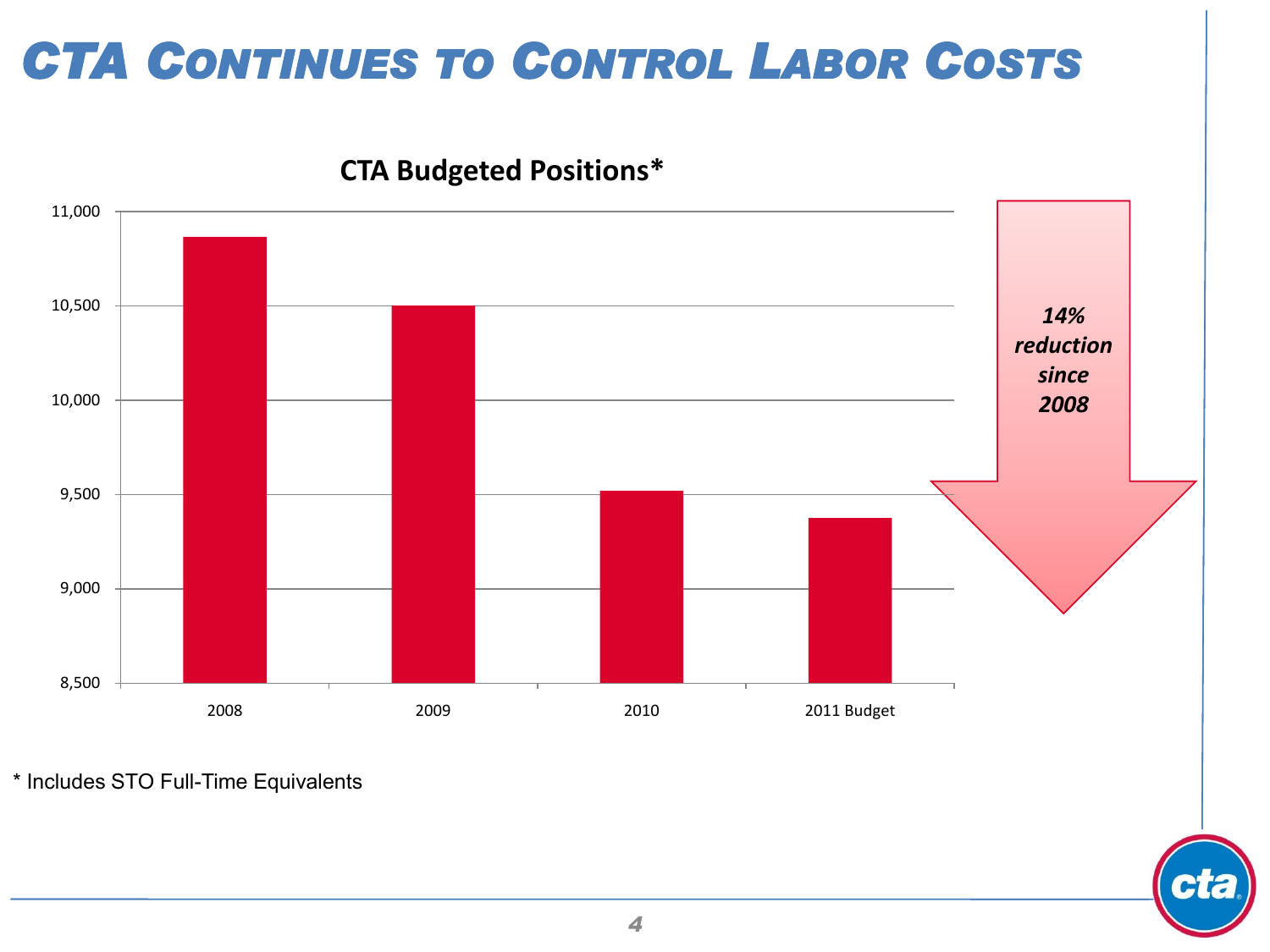## *CTA FUEL & POWER COSTS CONTINUE TO DECLINE*



■ Strategic hedging is projected to save \$7.7 million in 2010

**Hedging is projected to save an additional \$17.5 million in 2011** compared to the 2010 budget.

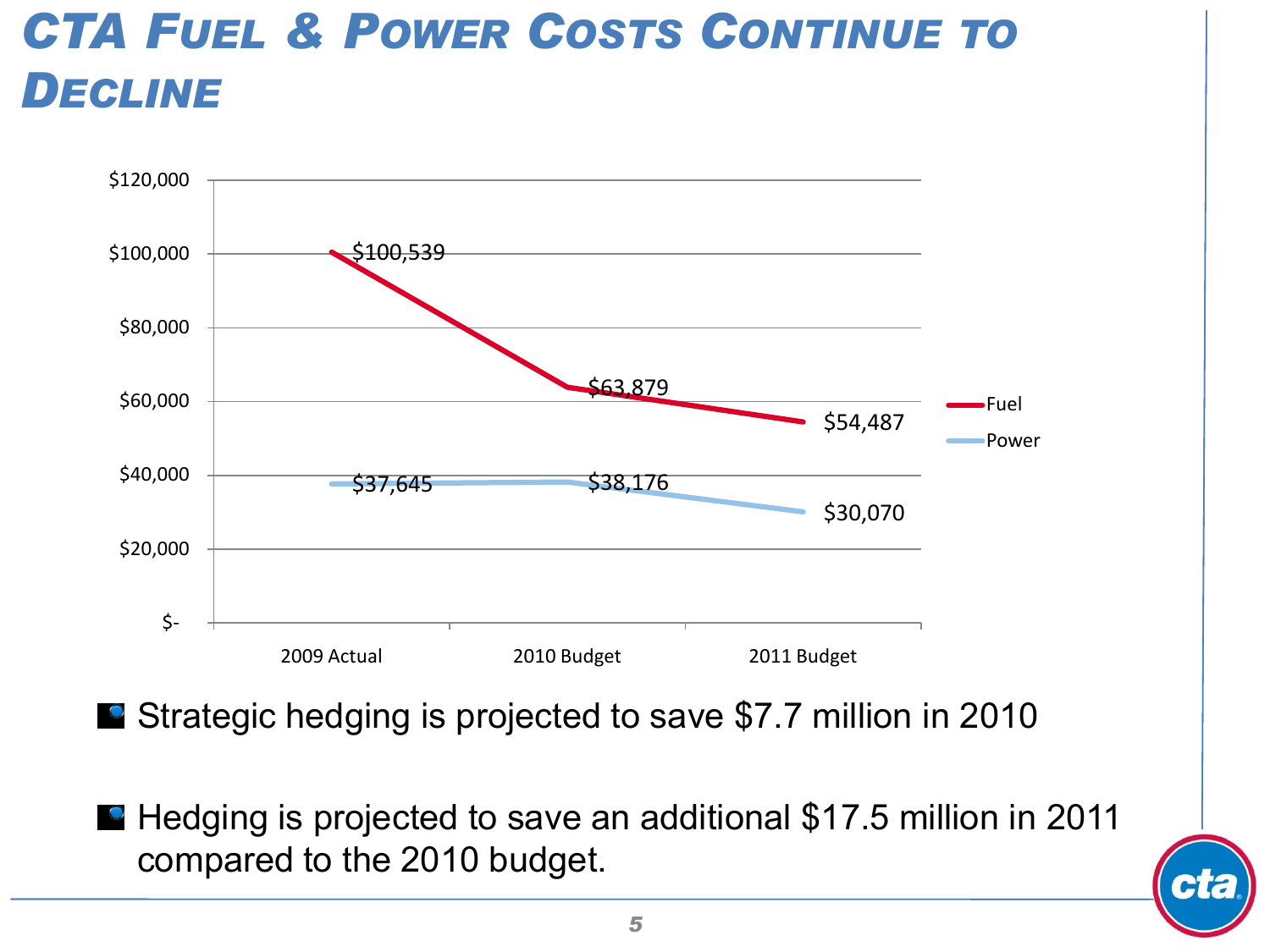## *PUBLIC FUNDING CONTINUES TO UNDERPERFORM*



*Public funding in 2011 is \$92.5 million less than in 2008 and \$257.9 million less than projected in 2008-09.*

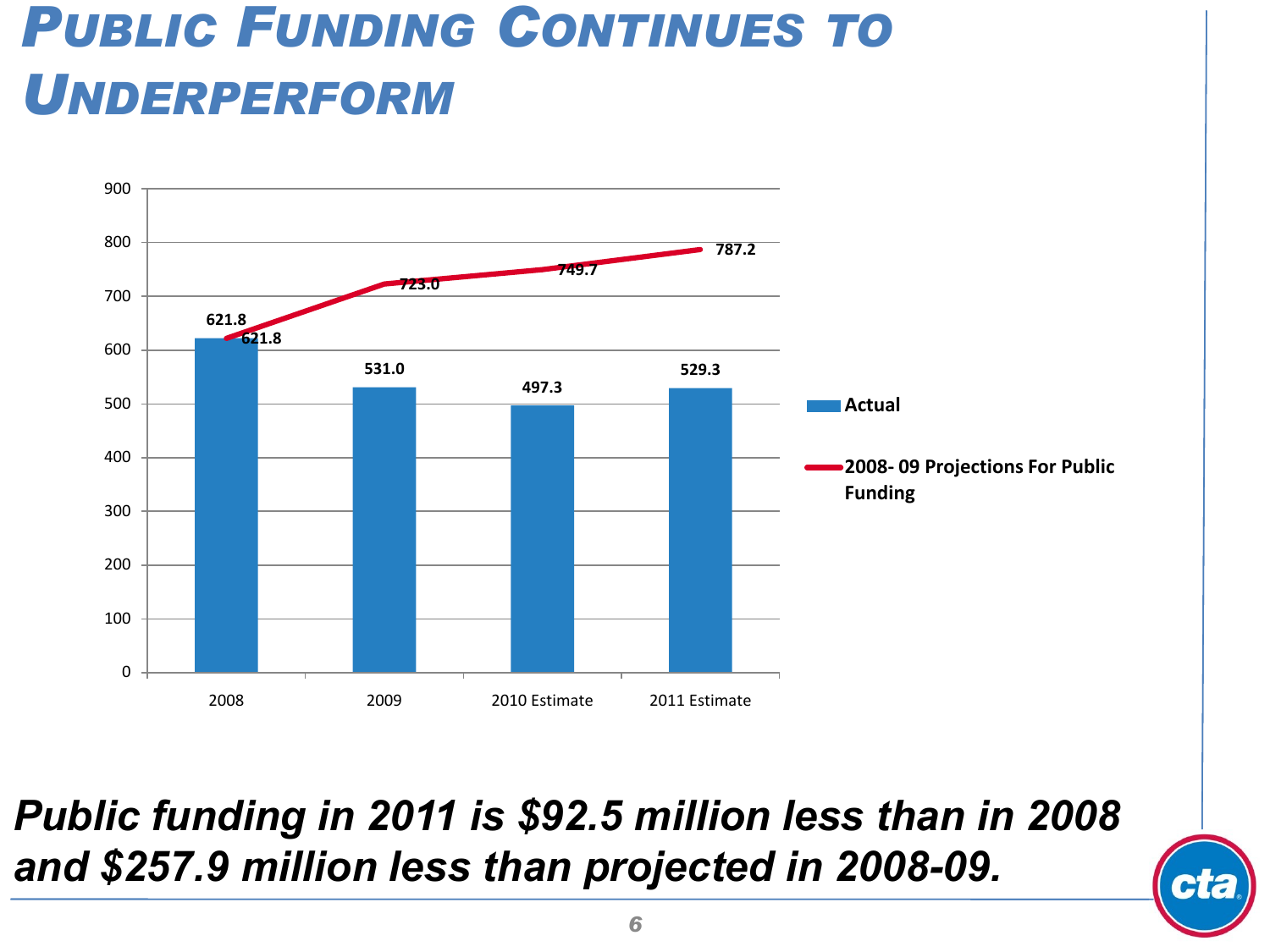# *GROWTH OF NEW FREE RIDES*

- Since 2008, the CTA has been mandated to provide free rides to:
	- Seniors  $\bullet$
	- People with disabilities under state's Circuit Breaker program
	- Military Service Program (active military personnel or disabled veterans)
- In 2010, the CTA provided 49.8M free rides
- In 2011, the CTA will provide approximately 51M free rides

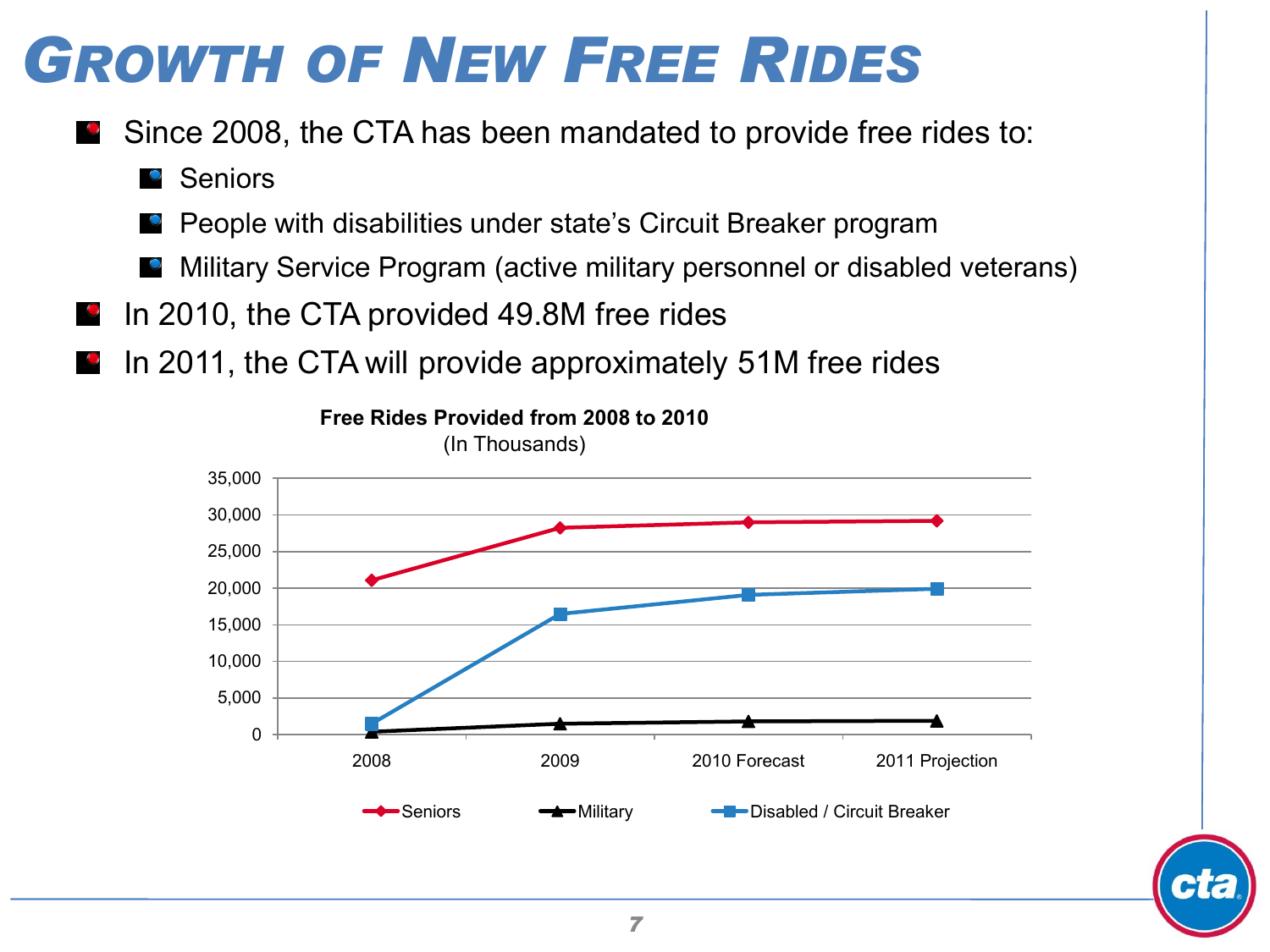### *2011 RIDERSHIP*

- **The CTA projects an increase of 1.9% in systemwide ridership** versus the 2010 forecast
	- **Bus: Increase less than 1%**
	- **Rail: Increase 3.4%**

#### **Historical Ridership (In Millions)**

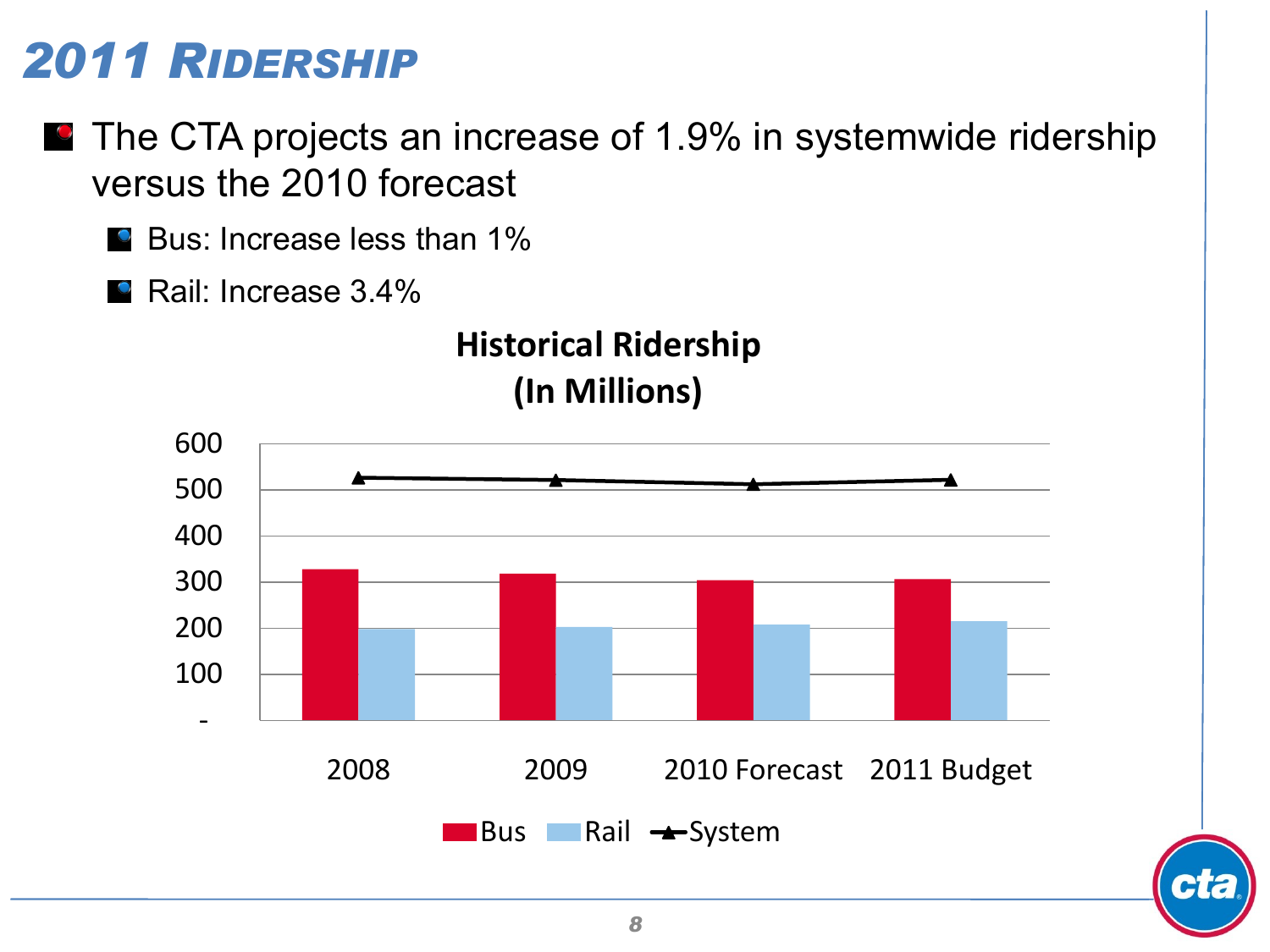#### *2010 VERSUS 2011 BUDGET*

|                                                |    | <b>Budget</b> |    | Proposed  |    |             |            |
|------------------------------------------------|----|---------------|----|-----------|----|-------------|------------|
|                                                |    | 2010          |    | 2011      |    | \$ Variance | % Variance |
| <b>Operating Expenses</b>                      |    |               |    |           |    |             |            |
| Labor                                          |    | 852,081       |    | 931,179   |    | 79,098      | 9.3%       |
| Material                                       |    | 77,724        |    | 72,762    |    | $-4,962$    | $-6.4%$    |
| Fuel                                           |    | 63,879        |    | 54,487    |    | $-9,392$    | $-14.7%$   |
| Power                                          |    | 38,176        |    | 30,070    |    | $-8,106$    | $-21.2%$   |
| Provision for Injuries and Damages             |    | 28,000        |    | 15,000    |    | $-13,000$   | $-46.4%$   |
| <b>Purchase of Security Services</b>           |    | 33,181        |    | 34,109    |    | 928         | 2.8%       |
| <b>Other Expenses</b>                          |    | 178,004       |    | 200,149   |    | 22,145      | 12.4%      |
| <b>Total Operating Expenses</b>                | \$ | 1,271,045     | \$ | 1,337,756 | \$ | 66,711      | 5.2%       |
| <b>System Generated Revenue</b>                |    |               |    |           |    |             |            |
| <b>Fares and Passes</b>                        |    | 521,417       |    | 523,660   |    | 2,243       | 0.4%       |
| <b>Reduced Fare Subsidy</b>                    |    | 32,200        |    | 28,000    |    | $-4,200$    | $-13.0%$   |
| Advertising, Charter & Concessions             |    | 22,876        |    | 18,924    |    | $-3,952$    | $-17.3%$   |
| Investment Income                              |    | 1,832         |    | 850       |    | $-982$      | $-53.6%$   |
| <b>Statutory Required Contributions</b>        |    | 5,000         |    | 5,000     |    | $\Omega$    | 0.0%       |
| All Other Revenue                              |    | 17,381        |    | 35,817    |    | 18,436      | 106.1%     |
| <b>Total System Generated Revenue</b>          | \$ | 600,706       | \$ | 612,251   | \$ | 11,545      | 1.9%       |
| Transfer from Capital - Preventive Maintenance |    | 90,000        |    | 113,200   |    | 23,200      | 25.8%      |
| Fare Agreement with State                      |    | 83,000        |    | 83,000    |    | $\Omega$    | 0.0%       |
| Public Funding Available through RTA           |    | 497,339       |    | 529,305   |    | 31,966      | 6.4%       |
| <b>Total Funding</b>                           | \$ | 670,339       | \$ | 725,505   | \$ | 55,166      | 8.2%       |
| <b>Total Operating Revenues</b>                | \$ | 1,271,045     | \$ | 1,337,756 | \$ | 66,711      | 5.2%       |